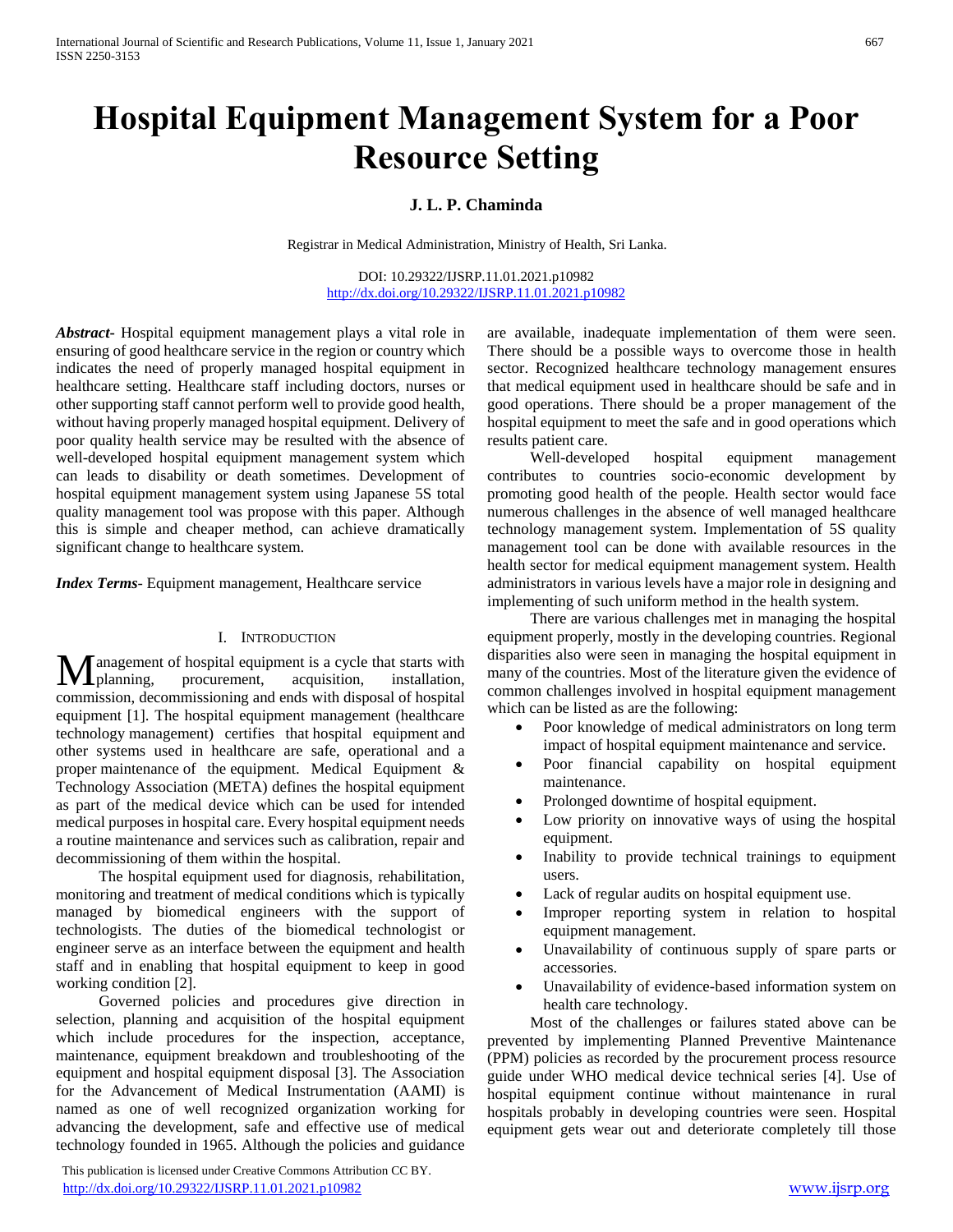things are rectified. Other than the maintenance, the hospital equipment failures can be occur due to various other causes. They can be classified as improper storage and transportation, initial failure, inappropriate handling, inadequate maintenance, environmental stress, production deficiency, random failure, inappropriate repair technique, and wear-out failure [3,5].

 The 5S is an acronym of five Japanese words of Seiri, Seiton, Seiso, Seiketsu, and Shitsuke [6]. They can be listed simply as Sort, Set in Order, Shine, Standardize, and Sustain. The 5S methods is a total quality management tool introduced by Japanese which used to organize the workplace in a clean, efficient and safe manner purposefully to enhance productivity and to ensure the level of standardized work [7]. This concept was used by various sectors to ensure total quality of work by keeping the institution in a better state. The managers in an organization has a major role to engage people with the use of principles and discipline to keep clean up their workplace. There are benefits following the implementation of the 5S in the management of hospital equipment with the leadership of health managers [8].

- Performance improvement in productivity and quality
- To improved safety and equipment availability.
- Important to develop discipline to detect early for repair equipment.
- Important to develop a better discipline detect reduction of waste and cost.
- Improved employee morale.
- Employees including hospital managers to give sense of responsibility and ownership.

 Introduction of concept of 5S of the quality tool in production industries gained many benefits by various ways. Implementation of 5S quality improvement tool successfully by healthcare technologist or biomedical engineers for the proper management of the hospital equipment [9,10]. Introduction of 5S tool for hospital equipment management can be mentioned as below.

| Sort         | Sorting of hospital equipment by removing<br>unnecessary equipment and disposing them<br>according to the circulars and guidelines.<br>Contacting of expertise prior to buying<br>equipment also important to avoid wastes.                                                                                                          |
|--------------|--------------------------------------------------------------------------------------------------------------------------------------------------------------------------------------------------------------------------------------------------------------------------------------------------------------------------------------|
| Set in order | Prioritization of hospital equipment prior to<br>purchasing need to be done by medical<br>administration leaders with the help of relevant<br>stakeholders. Always important to buy hospital<br>equipment from trusted companies which have<br>capacity to facilitate equipment<br>the<br>demonstration and staff trainings on time. |
| Shine        | Cleaning and keeping hospital equipment dust<br>free will leads to increase lifespan of the<br>equipment. Regular inspection also have to be<br>done accordingly to identify potential<br>problems.                                                                                                                                  |
| Standardize  | Measuring of hospital equipment targeting the<br>standard and up to and are in good operations.<br>Checking of the functions before use and<br>establish a method to ensure consistent strategy<br>for successful 5S implementation.                                                                                                 |

Sustain Strengthening of the system to sustain the workflow always and never break the line is very important. Health administrators in various levels have a great role to measure the performance on time.

#### II. DISCUSSION

 Almost every hospital equipment is being imported generating an arena of numerous challenges faced by the health managers mainly in developing countries as well as rural areas. The absence of maintenance and repairs of hospital equipment, improper procurement plan, improper calibration, and poor validation of the equipment are the common problems in hospital equipment management. There can be a situation where there are insufficient education and operative training for both the hospital administrators and the equipment operators on the importance of routine hospital equipment maintenance. Inadequate knowledge on correct commission and decommission of hospital equipment and absence of timely proper disposal also considered as a challenges. Those challenges can be overcome by implementing of planned preventive maintenance and regulatory body for auditing of hospital equipment system with allotting sufficient budgetary support. Planned preventive maintenance itself prevent most of corrective maintenance which is cost saving and reduce service interruptions. General concept of 5S can be used as a healthcare technology (hospital equipment) tool which is simple practical method to improve quality of work without using additional resources [11,12].

### III. CONCLUSION

 Main aim of health sector in any country to make the population healthy to contribute for national development. That can be achieved by promoting health through access to quality health to all people. The hospital equipment should be available always in the safe manner to provide the required service to their care seekers. On the other way health staff should be free from potential harm associated with hospital equipment used in healthcare. This can be achieved by implementing a proper hospital equipment management system in all hospitals without considering of size or location of the hospital. Hospital equipment management guarantees that hospital equipment and other related systems in healthcare are operational and safe to achieve the mission and vision of the healthcare. Sorting out, setting in order, make them clean, standardizing of health policies and to measures to sustain the good quality culture till quality healthcare delivery is attained can be done simply by implementing 5S. Support of medical administrators, biomedical engineers, biomedical technologists are vital to develop a quality management guideline in healthcare technology to improve standards and quality of hospital equipment management in health system.

#### **REFERENCES**

[1] Rajeev B., Ashish D. (2007) Healthcare knowledge management: Issues, advances, and successes.